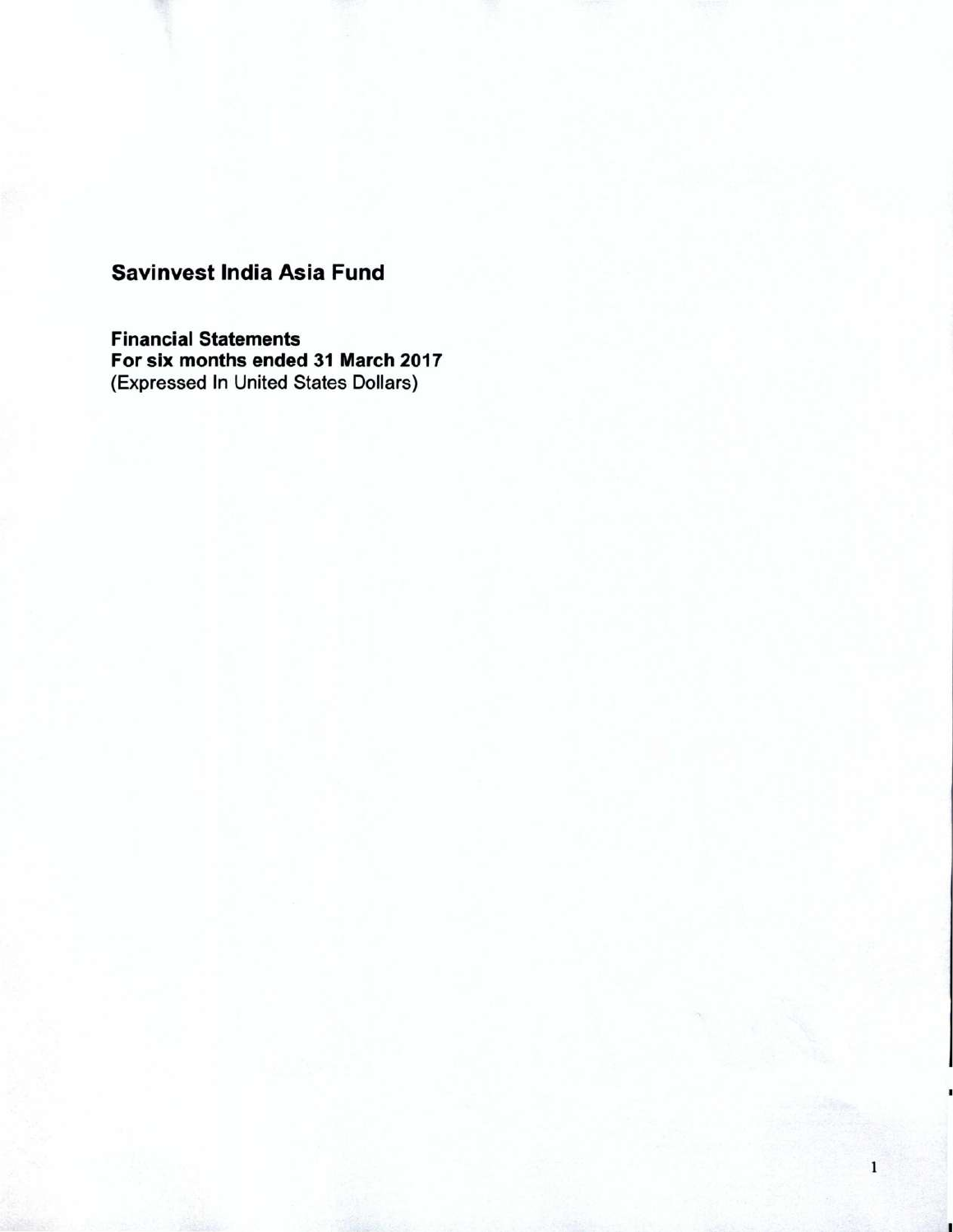### **Summarised Statement of Financial Position**

|                                         | Unaudited as at<br>31 March 2017<br>US\$ | Audited as at<br>30 September 2016<br>US\$ | Unaudited as at<br>31 March 2016<br>US\$ |
|-----------------------------------------|------------------------------------------|--------------------------------------------|------------------------------------------|
| <b>Total Assets</b>                     | 15,105,960                               | 14,752,944                                 | 13,644,860                               |
| <b>Total Liabilities</b>                | (117, 915)                               | (235, 577)                                 | (220, 383)                               |
| <b>Total Net Assets</b>                 | 14,988,045                               | 14,517,367                                 | 13,424,477                               |
| Net assets attributable to unit-holders | 14,988,045                               | 14,517,367                                 | 13,424,477                               |
| <b>Represented by:</b>                  |                                          |                                            |                                          |
| <b>Number of Participating units</b>    | 1,491,475                                | 1,517,703                                  | 1,522,185                                |
| Net Asset Value per unit                | 10.0491                                  | 9.5654                                     | 8.8192                                   |

On 22<sup>nd</sup> May 2017, the Trustee of Savinvest India Asia Fund authorised these financial statements for issue.

Trustee Mulfon Trustee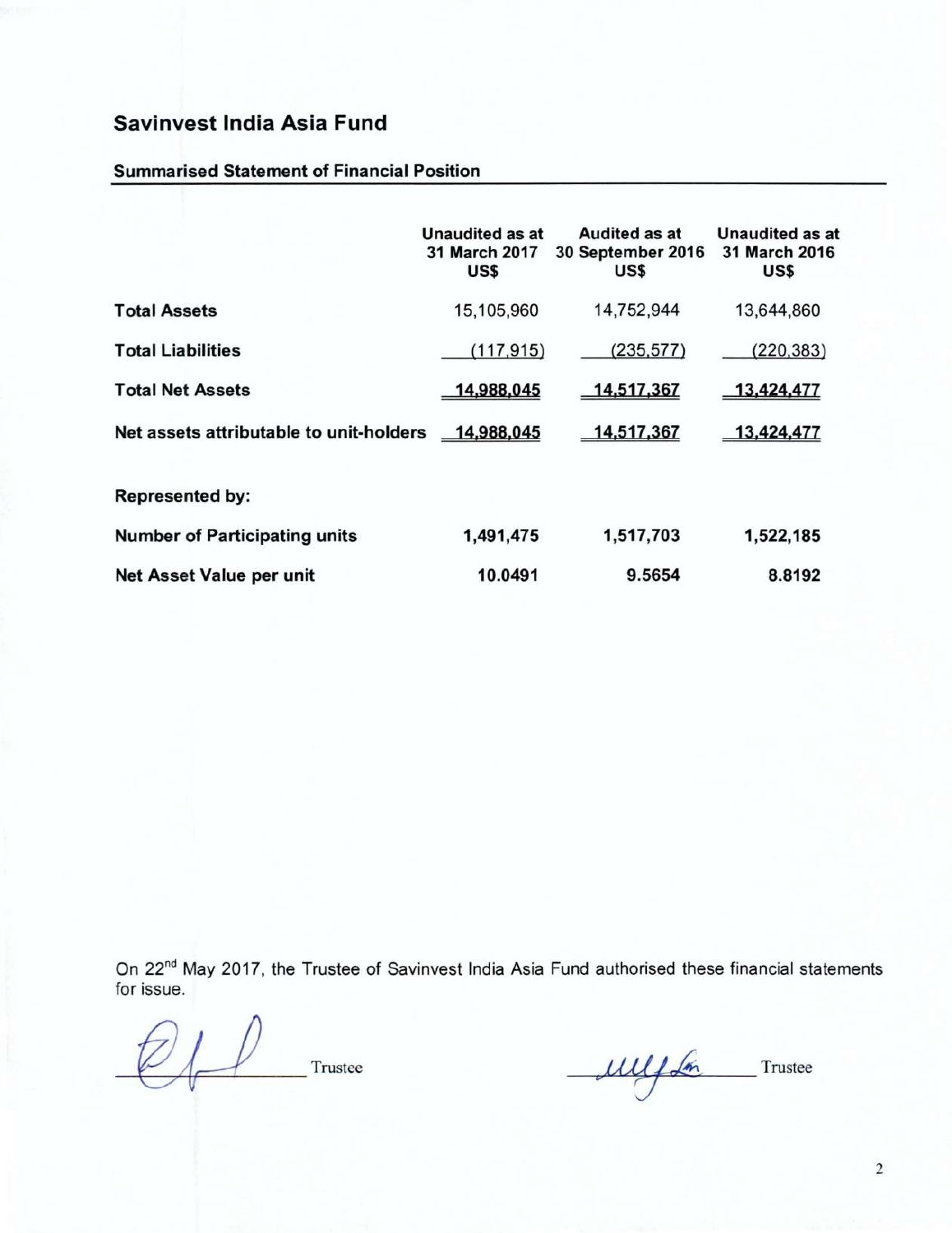### **Summarised Statement of Comprehensive Income**

|                                                                          | <b>Unaudited for</b><br>6 months ended<br>31 March 2017<br>US\$ | <b>Audited for</b><br>12 months ended<br>30 September 2016<br>US\$ | <b>Unaudited for</b><br>6 months ended<br>31 March 2016<br>US\$ |
|--------------------------------------------------------------------------|-----------------------------------------------------------------|--------------------------------------------------------------------|-----------------------------------------------------------------|
| Total operating income/(loss)                                            | 945,084                                                         | 1,169,701                                                          | (200, 100)                                                      |
| Total operating expenses                                                 | (239, 938)                                                      | (474, 543)                                                         | (238, 143)                                                      |
| Operating gain/(loss) for the period<br>before finance cost and taxation | 705,146                                                         | 695,158                                                            | (438, 243)                                                      |
| <b>Finance Costs</b>                                                     |                                                                 |                                                                    |                                                                 |
| Distribution of Income                                                   |                                                                 |                                                                    |                                                                 |
| Profit/(loss) for the period after finance<br>cost and before taxation   | 705,146                                                         | 695,158                                                            | (438, 243)                                                      |
| <b>Taxation charge</b>                                                   |                                                                 |                                                                    |                                                                 |
| Net profit/(loss) for the period after finance<br>cost and tax           | 705,146                                                         | 695,158                                                            | (438, 243)                                                      |
| Increase/(Decrease) in net assets<br>attributable to unit holders        | 705,146                                                         | 695,158                                                            | (438, 243)                                                      |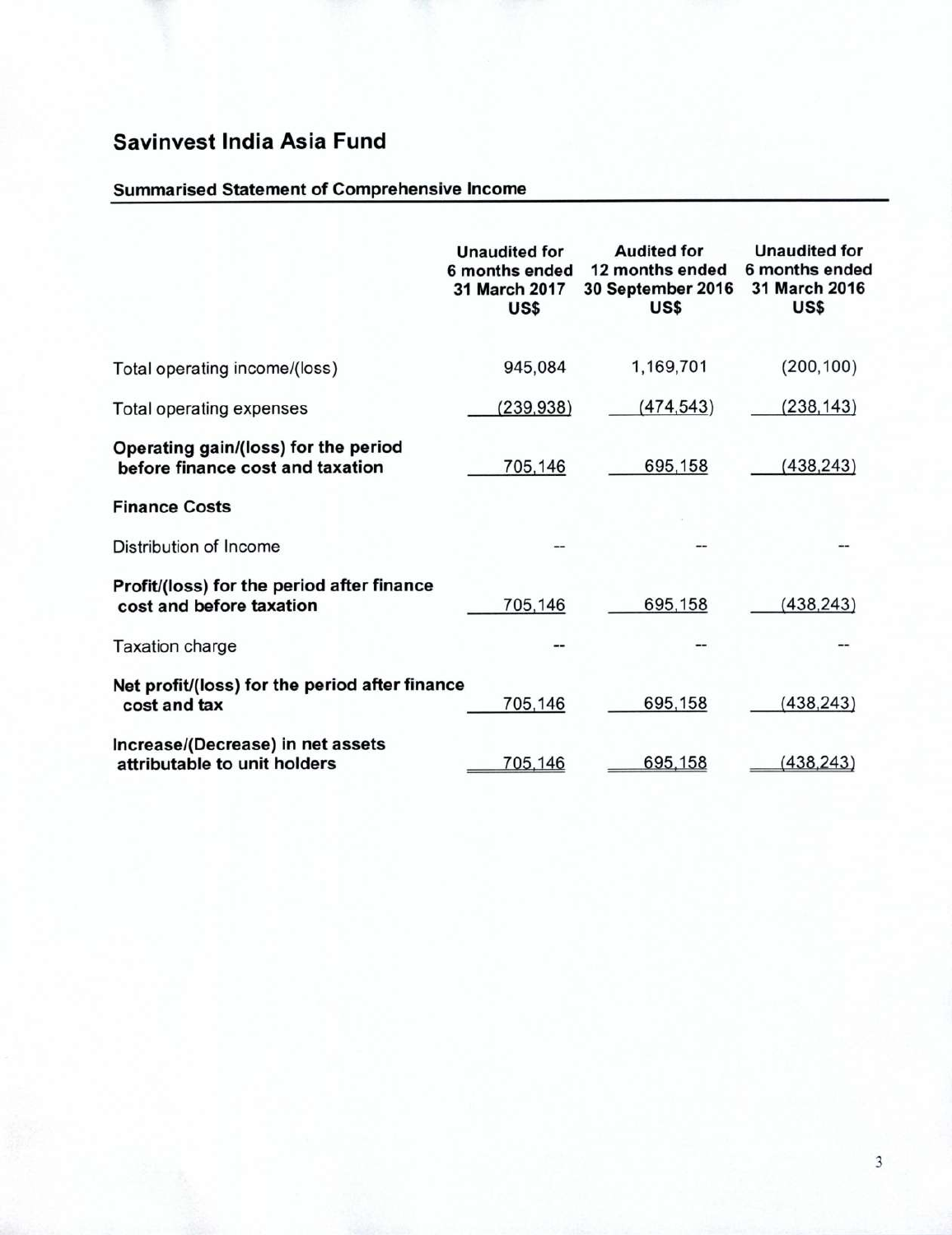## **Statement of Changes in Net Assets attributable to unit holders**

|                                                        | Number of<br><b>Units</b> | Capital<br><b>Account</b><br>US\$ | <b>Movement</b> in<br>net assets<br>unit holders<br>US\$ | <b>Net Assets</b><br>attributable to attributable to<br>unit holders<br>US\$ |
|--------------------------------------------------------|---------------------------|-----------------------------------|----------------------------------------------------------|------------------------------------------------------------------------------|
| Unaudited for six months ended<br>31 March 2017        |                           |                                   |                                                          |                                                                              |
| <b>Balance at 30 September 2016</b>                    | 1,517,703                 | 17,797,133                        | (3,279,766)                                              | 14,517,367                                                                   |
| <b>Issue of Units</b>                                  | 1,852                     | 18,430                            |                                                          | 18,430                                                                       |
| <b>Redemption of Units</b>                             | (28,080)                  | (252, 898)                        |                                                          | (252, 898)                                                                   |
| Increase in net assets attributable to<br>Unit-holders | --                        |                                   | 705,146                                                  | 705,146                                                                      |
| Balance at 31 March 2017                               | 1,491,475                 | 17,562,665                        | (2,574,620)                                              | 14,988,045                                                                   |
|                                                        | <b>Number of</b>          | Capital                           | <b>Movement in</b><br>net assets                         | <b>Net Assets</b><br>attributable to attributable to                         |
|                                                        | <b>Units</b>              | <b>Account</b><br>US\$            | unit holders<br>US\$                                     | unit holders<br>US\$                                                         |
| Audited for twelve months ended<br>30 September 2016   |                           |                                   |                                                          |                                                                              |
| <b>Balance at 30 September 2015</b>                    | 1,602,819                 | 18,518,913                        | (3,974,924)                                              | 14,543,989                                                                   |
| Issue of units                                         | 9,821                     | 85,850                            |                                                          | 85,850                                                                       |
| Redemption of units                                    | (94, 937)                 | (807, 630)                        |                                                          | (807, 630)                                                                   |
| Distribution of income reinvested                      |                           |                                   |                                                          |                                                                              |
| Increase in net assets attributable to<br>Unit-holders |                           |                                   | 695,158                                                  | 695,158                                                                      |
| Balance at 30 September 2016                           | 1,517,703                 | 17,797,133                        | (3,279,766)                                              | 14,517,367                                                                   |
|                                                        | Number of<br><b>Units</b> | Capital<br><b>Account</b><br>US\$ | <b>Movement in</b><br>net assets<br>unit holders<br>US\$ | <b>Net Assets</b><br>attributable to attributable to<br>unit holders<br>US\$ |
| Unaudited for six months ended<br>31 March 2016        |                           |                                   |                                                          |                                                                              |
| Balance at 30 September 2015                           | 1,602,819                 | 18,518,913                        | (3,974,924)                                              | 14,543,989                                                                   |
| <b>Issue of Units</b>                                  | 6,435                     | 56,930                            |                                                          | 56,930                                                                       |
| Redemption of Units                                    | (87,069)                  | (738, 199)                        |                                                          | (738, 199)                                                                   |
| Decrease in net assets attributable to<br>Unit-holders | --                        |                                   | (438, 243)                                               | (438, 243)                                                                   |
| Balance at 31 March 2016                               | 1,522,185                 | 17,837,644                        | (4, 413, 167)                                            | 13,424,477                                                                   |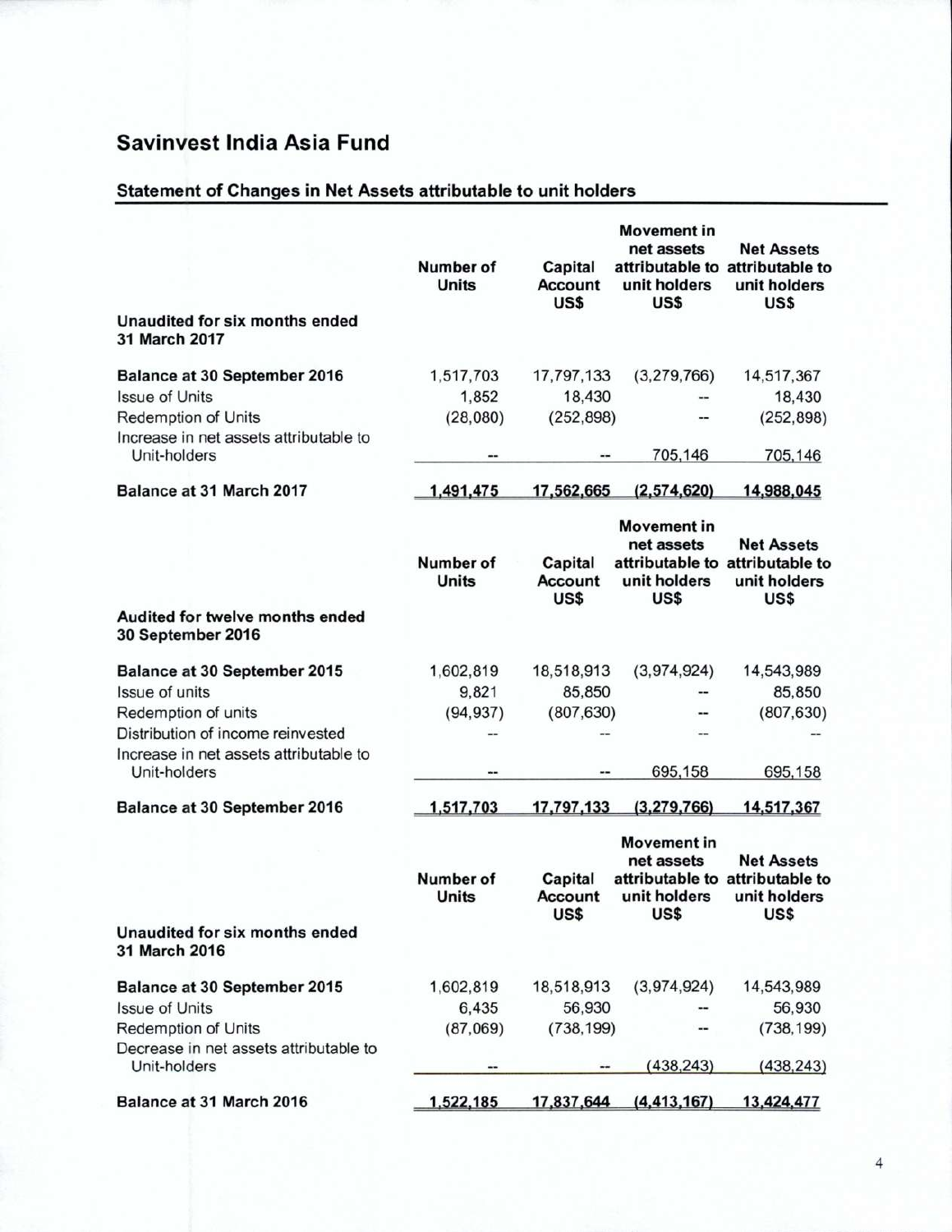### **Summarised Statement of Cash Flows**

|                                                | <b>Unaudited for</b><br>6 months ended<br>31 March 2017<br>US\$ | <b>Audited for</b><br>12 months ended<br>30 September 2016<br>US\$ | <b>Unaudited for</b><br>6 months ended<br>31 March 2016<br>US\$ |
|------------------------------------------------|-----------------------------------------------------------------|--------------------------------------------------------------------|-----------------------------------------------------------------|
| Net cash inflow from operating activities      | 284,247                                                         | 807,999                                                            | 706,247                                                         |
| Net cash outflow from financing activities     | (234, 468)                                                      | (721, 780)                                                         | (681, 269)                                                      |
| Net increase in cash and cash equivalents      | 49,779                                                          | 86,219                                                             | 24,978                                                          |
| Cash and cash equivalents at beginning of year | 135,011                                                         | 48,792                                                             | 48,792                                                          |
| Cash and cash equivalents at end of year       | 184,790                                                         | 135,011                                                            | 73,770                                                          |
| <b>Represented by:</b>                         |                                                                 |                                                                    |                                                                 |
| Cash at bank                                   | 178,773                                                         | 129,017                                                            | 67,801                                                          |
| Money market accounts                          | 6,017                                                           | 5,994                                                              | 5,969                                                           |
|                                                | 184,790                                                         | 135,011                                                            | 73,770                                                          |